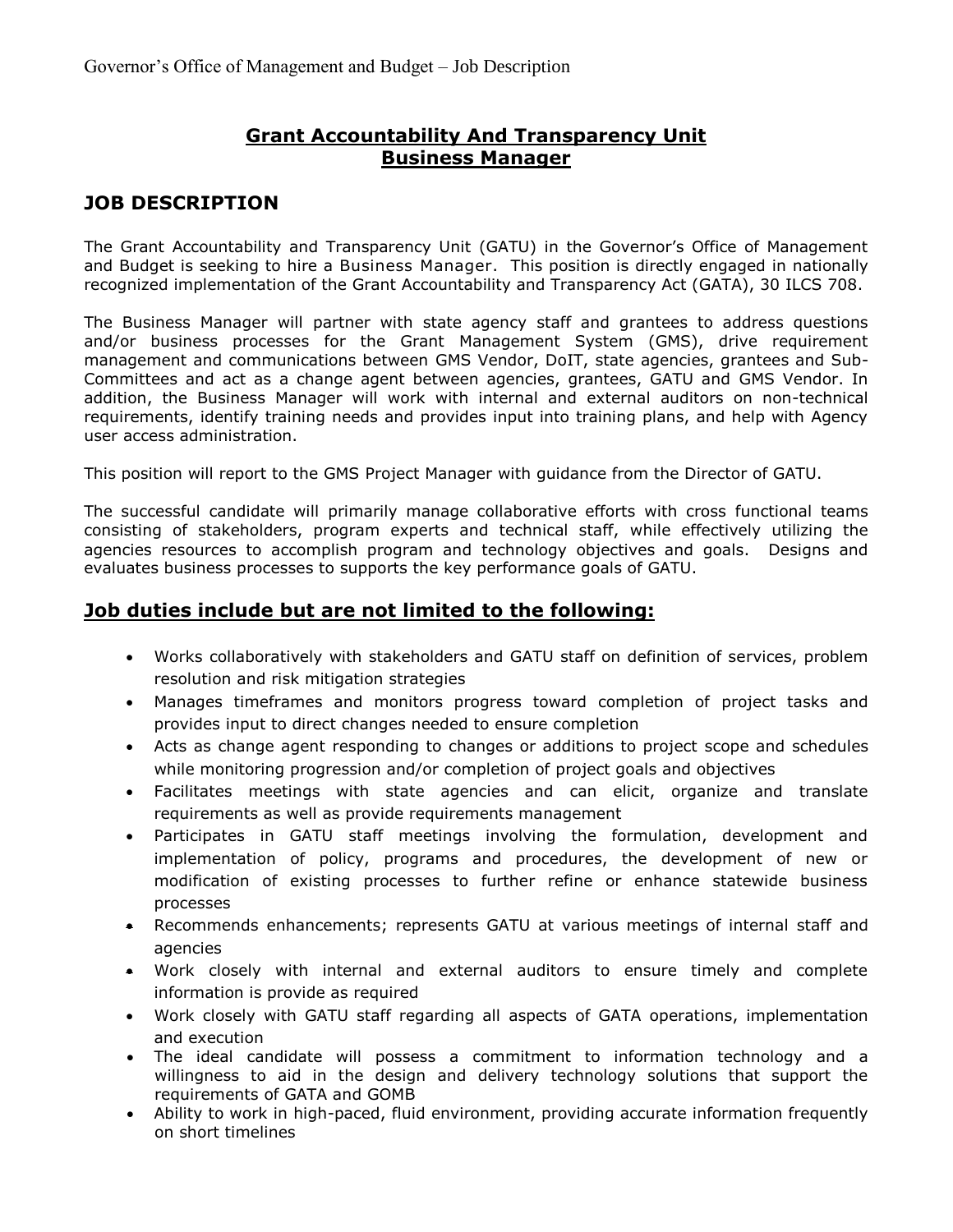Governor's Office of Management and Budget – Job Description

- Ability to handle multiple tasks and projects
- Pro-active work ethic to self-develop appropriate areas for analysis to understand trends, identify problems and issues and offer potential solutions
- Other duties as assigned

# **DESIRED QUALIFICATIONS**

- Candidates must have a Bachelor's degree in information technology, computer science, MIS, business administration or related field, or supplemented with appropriate work experience;
- Project Management Professional (PMP) Certification helpful but not required
- Knowledge of grant management functions / systems preferred
- Must be analytical, detail-oriented, meticulous and resourceful
- Strong people skills and the ability to communicate effectively both orally and in writing
- Ability to work collaboratively with stakeholders to understand business needs and identify cross-functional dependencies and process improvements
- Ability to work independently and as part of a team
- Innovative, quick learner, ability to adapt to new challenges
- Ability to multi-task and maintain accuracy

This job description is intended to present a general list of tasks/duties to be performed under this job title. It is not intended to reflect all duties performed within the job.

#### **Work location**

This position is based in Springfield; occasional overnight travel is required.

## **Salary/Compensation and Position Classification**

Salary and position classification will be determined based on the level of experience when a job offer is made. Individual salary offers are computed based on an applicant's current position and experience level in comparison to the posted title as well as internal equity of staff in the organizational unit.

## **Submit resumes by mail, fax, or e-mail.**

#### **E-mail:** [jobs.omb@illinois.gov](mailto:jobs.omb@illinois.gov)

#### **Attention Personnel:**

603 Stratton Building Springfield, IL 62706

#### **Fax:** 217-524-4876

## **NON DISCRIMINATION POLICY**

Equal employment opportunity is the policy of GOMB. All employees hired and promoted have been and will continue to be selected from all candidates on the basis of qualifications necessary to perform the job well. The GOMB does not discriminate against any person, employee, or job